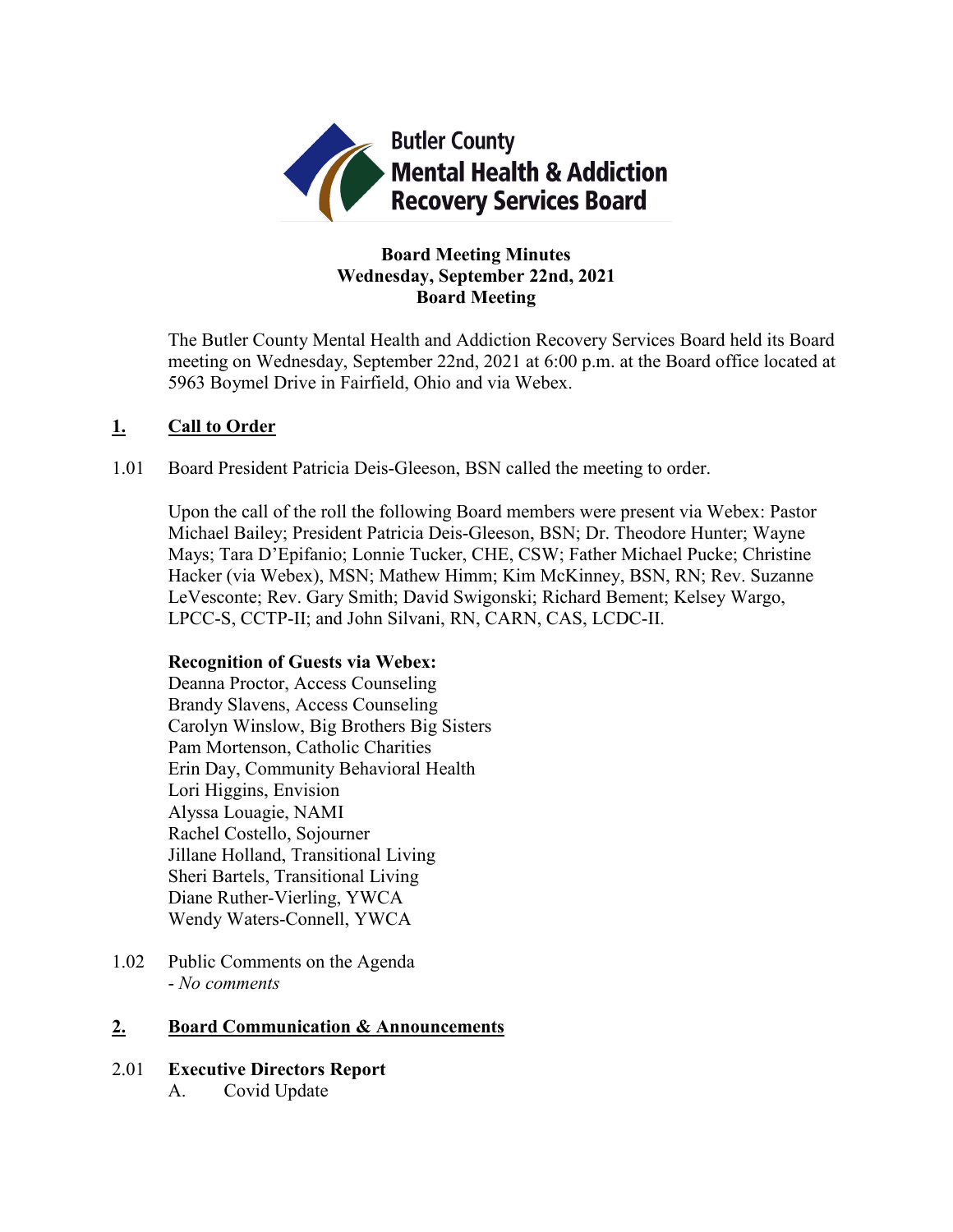Dr. Rasmus gave a COVID update, including the most up-to-date epidemiology report. The ADAMHS (Alcohol Drug Addiction and Mental Health Services) Boards COVID survey was reviewed.

*Mr. Bement motioned to support Dr. Rasmus' efforts to contact OACBHA and the State to petition for Hybrid Board (teleconference & live) meetings. Pastor Bailey seconded the motion. The vote carried the motion.*

- B. Board Member Appreciation Dr. Rasmus announced that it was board appreciation night. There was Fairfield Pizza, pasta, chips, cookies and beverages. He is grateful for the hard work and support received during COVID during this past year.
- C. Board Development Committee Update There is an opening on the Board for a state appointment. An ad hoc committee meeting date is still needed. There are currently five candidates.
- D. Crisis Stabilization Unit Update

Dr. Rasmus has been following the process that was presented at the June board meeting. There are 8 focus groups: SUM (System Unification), judicial, hospital, clergy, NAMI/consumer, provider, law enforcement/fire department, and community. They have already had their first meetings and are halfway through their second meetings. Minutes will be available in the October Board meeting. Advisory committee members will be identified from each group. The goal is to have the proposal by January, the RFP (Request For Proposals) process done in March, and a provider identified and awarded in April. Target date will be to open at the end of 2023, early 2024.

E. NAMI Walk

NAMI (National Association for the Mentally Ill) has their biggest fund raiser on Saturday, October  $9<sup>th</sup>$  at 10:00 am, a 5K at the Fitton Center. There will also be a virtual option for those who are uncomfortable with being in person. Registrations are still needed and they appreciate the support. There is a monetary target of \$63,000. They are currently at 57% towards their goal.

F. Provider Correspondence Big Brothers Big Sisters recognized the BCMHARS Board as a "Friend of the Agency." Dr. Rasmus attended their annual celebration on August 14<sup>th</sup> to accept the award.

Dr. Rasmus provided summaries of the following articles G - H:

G. *Juul is fighting to keep its e-cigarettes on the U.S. market*. (2021, July 6). The New York Times - Breaking News, US News, World News and Videos. [https://everymedia.org/juul-is-fighting-to-keep-its-e-cigarettes-on-the-u](https://everymedia.org/juul-is-fighting-to-keep-its-e-cigarettes-on-the-u-s-market/)[s-market/](https://everymedia.org/juul-is-fighting-to-keep-its-e-cigarettes-on-the-u-s-market/)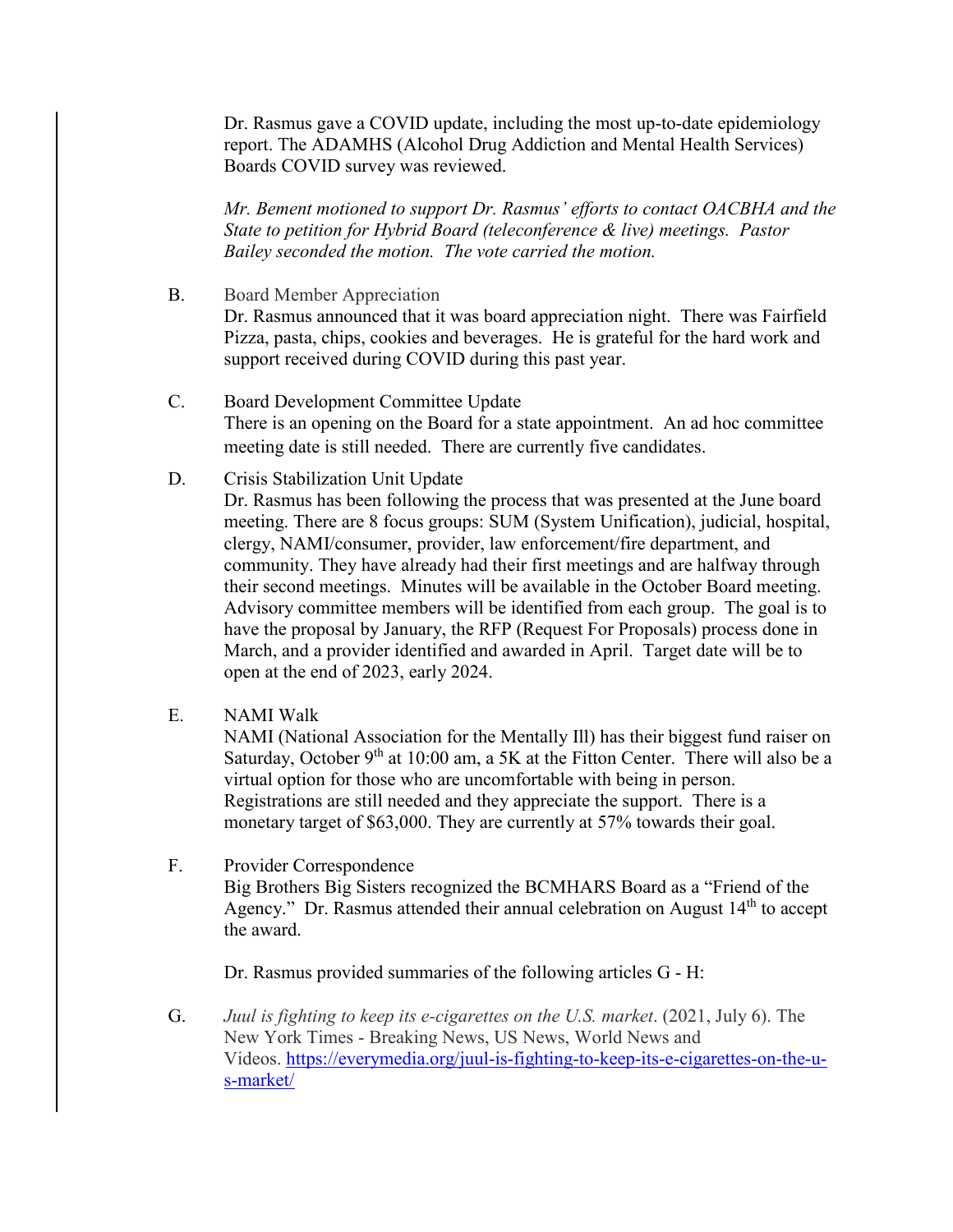- H. Callahan, D. G. (2021, August 29). Social services make pitch for rescue dollars. *Journal-News*, pp. A1, A9
- I. Miscellaneous Due to a recent opinion from the Ohio Supreme Court, each item on the Consent Agenda will now be voted on separately.

## **3. Consent Agenda**

## 3.01 **Consent Agenda Items**

- A. June Executive Committee Meeting Minutes
- B. June Board Meeting Minutes
- C. September ARS Meeting Minutes
- D. September MH Meeting Minutes
- F. Organizational Chart

*Mr. Himm motioned to approve the consent agenda. Mr. Silvani seconded the motion. The vote carried the motion.*

## **4. Review of Committee Meeting**

- 4.01 **September – ARS Committee Meeting Review – Mat Himm** Mr. Himm gave a brief update on the ARS Committee meeting activities this month.
- 4.02 **September – MH Committee Meeting Review – Kim McKinney** Ms. McKinney gave a brief update on the MH Committee meeting activities this month.

# **5. New Business**

## 5.01 **Financial Report**

The July Financial Report (8.33% through the fiscal year) shows that the Board has budgeted \$17,951,282 and has collected \$8,363 which is .05% of its revenue so far. Year To Date Administration costs are \$151,296 with a budget of \$1,753,108. The Board has currently paid 9% of its budget. Current cash balance is \$19,084,818.42.

*Mr. Swigonski motioned to approve the Financial Report. Mr. Himm seconded the motion. The vote carried the motion.*

## 5.02 **Board Provider Budget Revision Schedule**

Dr. Rasmus reminded the Board that they approved the Budget Revision Schedule policy in September of 2020. Agencies that have a Fee for Service contract and/or subsidy funded grant(s) may request modifications for the budget/subsidy funded services or grant(s) in the months of October, January, March and April of the fiscal year for which the budget has been approved.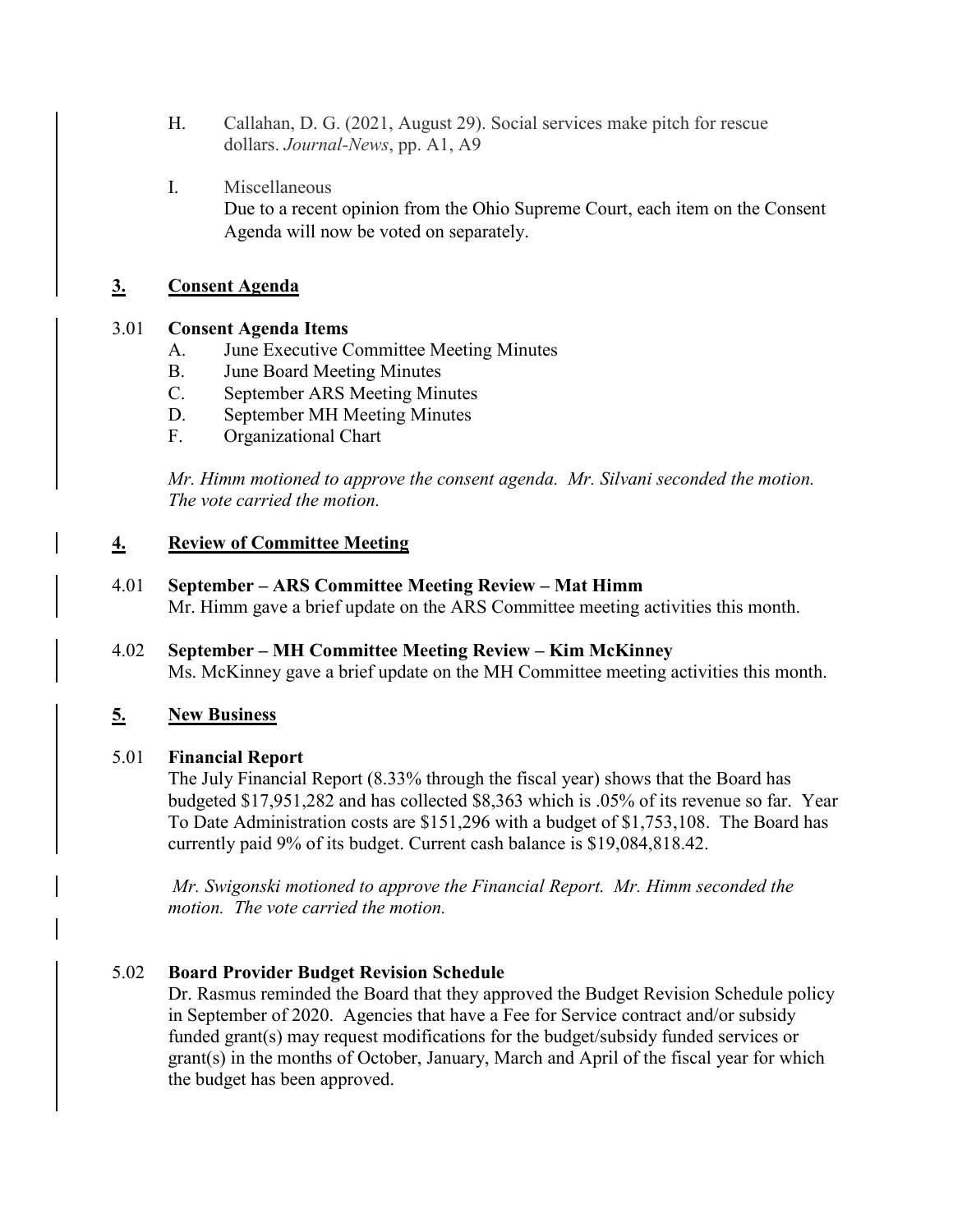#### 5.03 **SJO Kids, Inc. dba New Path Child & Family Solutions FY22 Contract**

Dr. Rasmus requested the Board to endorse the provider FY22 Fee for Service Contract.

*Dr. Hunter motioned to approve the Fee for Service Contract. Mr. Mays seconded the motion. The vote carried the motion.*

### 5.04 **Contract Modifications and AIPS**

**Access Counseling** – Board facilitated budget revision request to increase Harm Reduction Program by \$75,000 from Interact for Health Grant, making the total program amount \$85,000, with program narrative.

A Board facilitated budget revision request to increase MHCP (Mental Health Court Program) by \$13,577, funded by ALI336614, making the total program amount \$18,750.

New contract amount not to exceed \$1,111,090, with program narrative.

**Beckett Springs** – Board facilitated budget revision request to increase COVID-RSP program by \$47,057 funding from RSP FEMA grant, making the total program amount \$47,057. The spending period of this grant ends  $10/24/21$ .

New contract amount not to exceed \$851,987, with program narrative.

**Big Brothers Big Sisters** – Board facilitated budget revision request to increase Big Futures program by \$15,000, funded by federal System of Care, making the total program amount \$82,500.

New contract amount not to exceed \$273,746, with program narrative.

**Community Behavioral Health** – Board facilitated budget revision request to increase allocation and modify Gambling Treatment Services to move funds to invoicing to support grant billing (increase of \$33,652 to total \$66,249).

New contract amount not to exceed \$3,392,174, with program narrative.

**Sojourner Recovery** – Board facilitated budget revision request to increase TAP (Treatment Alternative Program) \$50,000, funded by state 336422 funding, making the total program amount \$100,000.

Board facilitated budget revision request to increase allocation and modify Gambling Treatment Services to move funds to invoicing to support grant billing (increase of \$15,000 to total \$31,055).

New contract amount not to exceed \$1,632,763, with program narrative.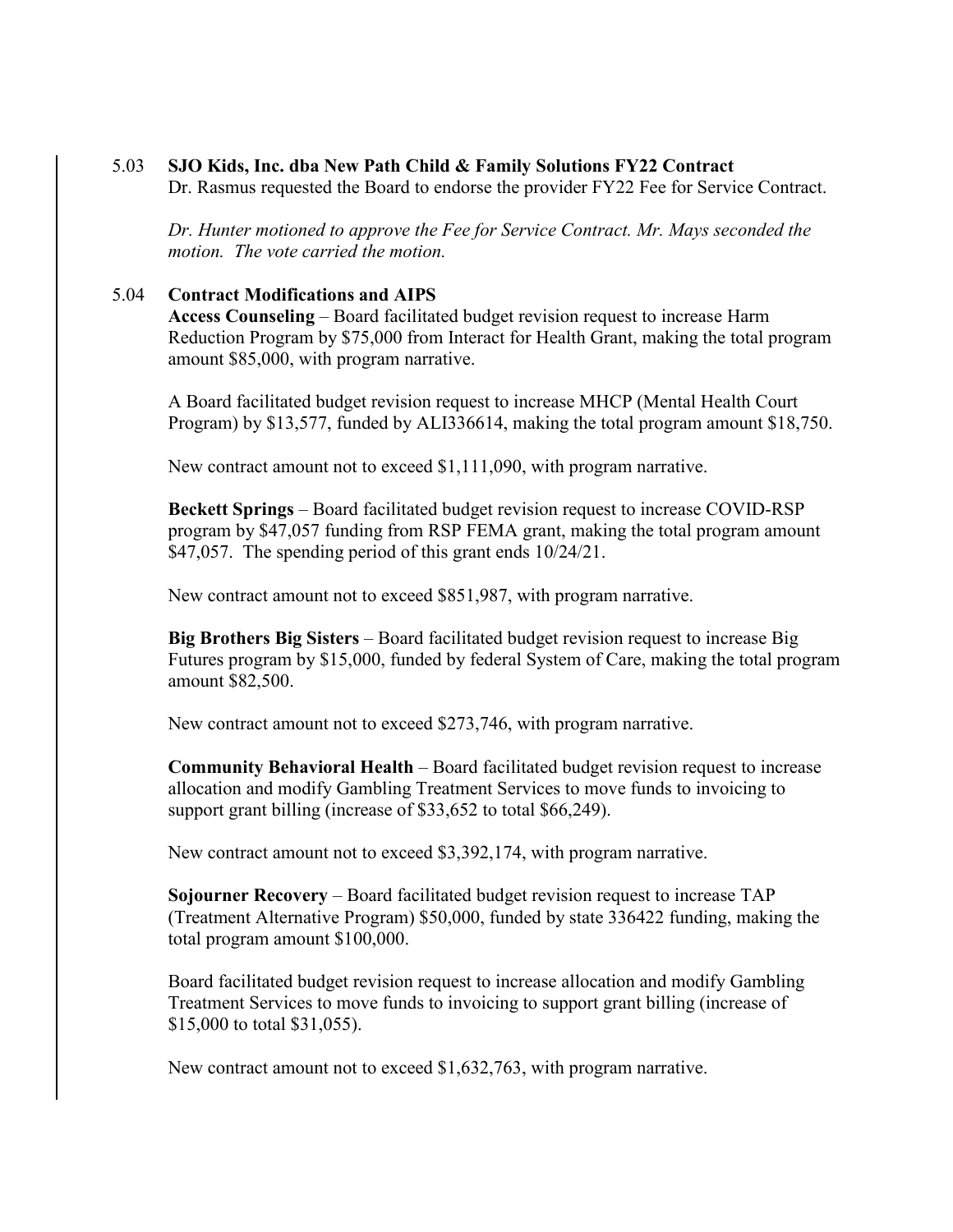**Transitional Living** – Board facilitated budget revision request to increase Mental Health Court program by \$13,578 funded by ALI336614, making the total program amount \$18,750.

New contract amount not to exceed \$2,004,446, with program narrative.

*Mr. Tucker motioned to approve the Fee for Service Provider Contracts. Mr. Himm seconded the motion. The vote carried the motion.*

#### 5.05 **Job Descriptions and Salary Ranges**

The receptionist/accounts payable staff member left at the end of April. There have been two BelFlex temporary service employees, which have not worked out. It has been decided that the position will be broken out into two positions, the receptionist and fiscal specialist, with two different salary ranges.

Jim Evans, the HR (Human Resources) subcontractor, has done a point factor analysis and Marion Rhodus has confirmed that both roles are in the budget. Interviews have already been scheduled.

*Mr. Tucker motioned to approve the job descriptions and salary ranges. Pastor Bailey seconded the motion. The vote carried the motion.*

#### 5.06 **Boiler, AC and Sewer Pipe Repair Quotes at Northfair Ave Board Facility**

The North Fair Avenue building is about 25 years old. The boiler and AC unit needs to be replaced. The BCMHARS Board staff has received multiple quotes. Still, the most pressing and priority issue is the sewer pipe leaving the facility which has compromised the use and function of the property. The residents are now dispersed into the Sojourner residential network with some out of county. The only people on site are the food services staff. They provide meals for all the Sojourner residential facilities. A Porta Potty had to be brought in since the property sewer pipe has been compromised. Dr. Rasmus asked the board for \$122,000 in Board support to address these issues, for a worst case scenario. Our Board insurance is involved with a \$2,500 deductible. All the bids are being vetted, warranties identified, and past relationships consulted with regarding the appropriateness of bids and products. The BCMHARS Board staff will come back to the Board in October with the final contractor choices if everything is finalized.

*Mother Suzanne motioned to approve the Boiler, AC, and Sewer Pipe Replacement and Repair and Dr. Rasmus's spending authority request. Pastor Bailey seconded the motion. The vote carried the motion.*

### 5.07 **RHRC – Access Amendment to 2021 Grant**

In May, the Board approved the Regional Harm Reduction Collaborative grant in the amount of \$40,000. The award supported the purchase, outfitting and start-up costs of a vehicle. There are not any vans available for the cost that was originally budgeted due to the current market impacted by the pandemic. In discussion with the harm reduction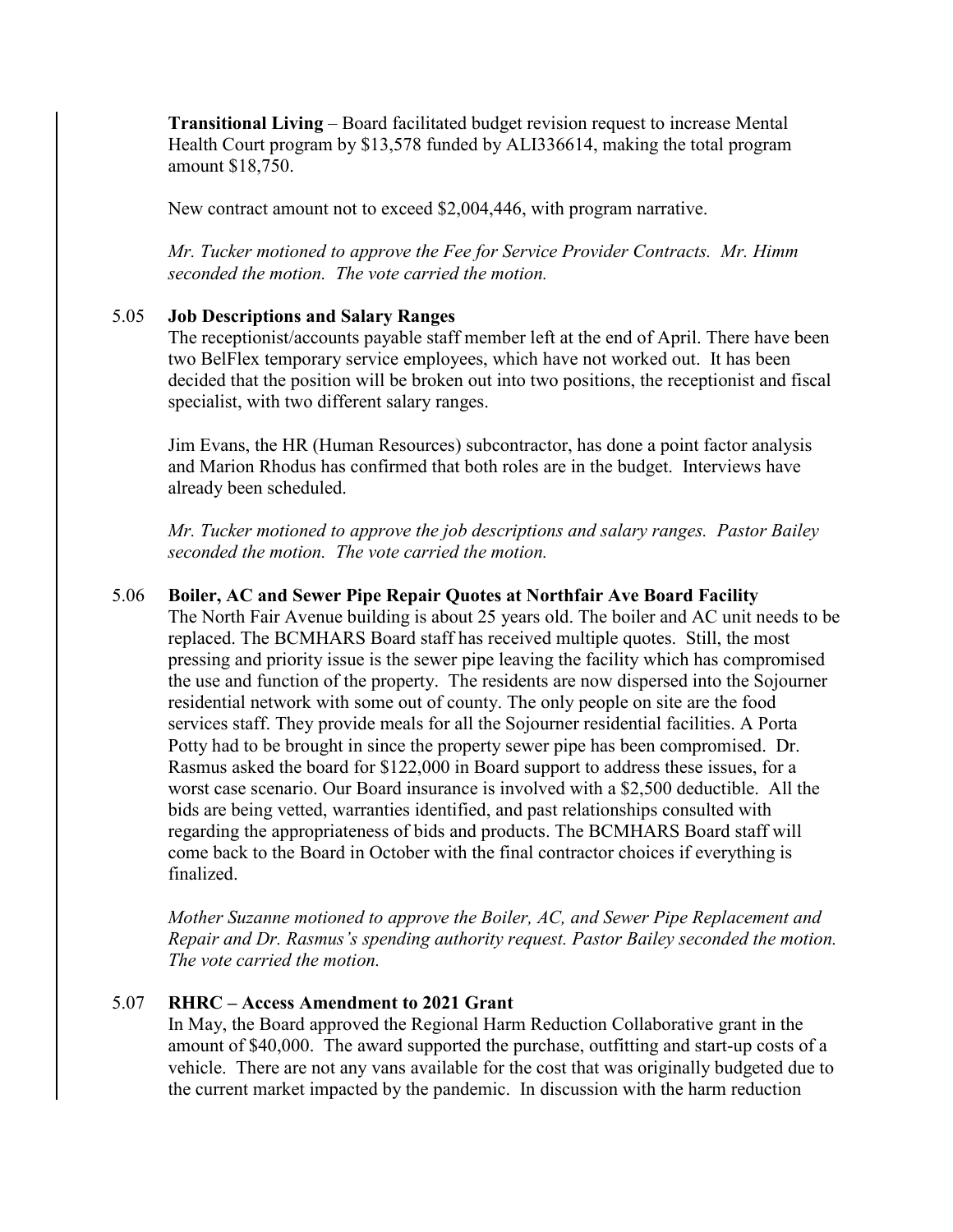team, it was best indicated to allow them to use the \$40,000 in grant funds solely for the purchase of the vehicle. In the future, the SOR 2.0 year two funding could potentially be utilized for retrofitting, outfitting and start-up costs. This was a change of the language for just the purchase of the van from what was provided to the Board in the May, 2021 meeting.

*Mr. Silvani motioned to approve the Access Regional Harm Reduction Collaborate 2021 Grant Amendment for the harm reduction van. Mother Suzanne seconded the motion. The vote carried the motion.*

### 5.08 **FY22 Updated Community Plan**

Each Board is required to submit to (ODMHAS) Ohio Department of Mental Health and Addiction Services a Community Plan every two years. It is aligned with the Board Strategic Plan and the Community Health Improvement Plan that is done in collaboration with the health districts in Butler County. The BCMHARS Board Community Plan was submitted in August, 2021 for FY21. This is the yearly update.

Silvani *motioned to approve the Updated Community Plan. Mr. Swiganski seconded the motion. The vote carried the motion.*

#### 5.09 **Health Officer Approval**

Per ORC 5122.01 and 5122.10, the Board offered the Health Officer training in over the Summer, which outlines the duties of a health officer in the State of Ohio. The Board must approve the list of health officer candidates that have successfully completed the training in order to provide crisis "holds" in Butler County.

*Mr. Himm motioned to approve the Health Officer Approval list. Mr. Mays seconded the motion. The vote carried the motion.*

### 5.10 **FCFC Support Grant Project**

Butler County Family and Children First will provide a stipend to Butler County Mental Health & Addiction Recovery Services Board for participation in the Caring Communities Workgroup at a rate of \$100 per meeting, with a maximum stipend amount of \$500. The document outlined the Board's role in its involvement with this workgroup. Funding is contingent upon the Communities of Support grant.

*Mr. Tucker motioned to approve the FCFC Support Grant Project. Mr. Silvani seconded the motion. The vote carried the motion.*

#### 5.11 **BJA Federal Grants Update**

The OVC and COSSAP subaward amendments for Miami University are to allocate year two of the OVC (\$10,000) and COSSAP (\$20,000) awards that the Board approved from FY21.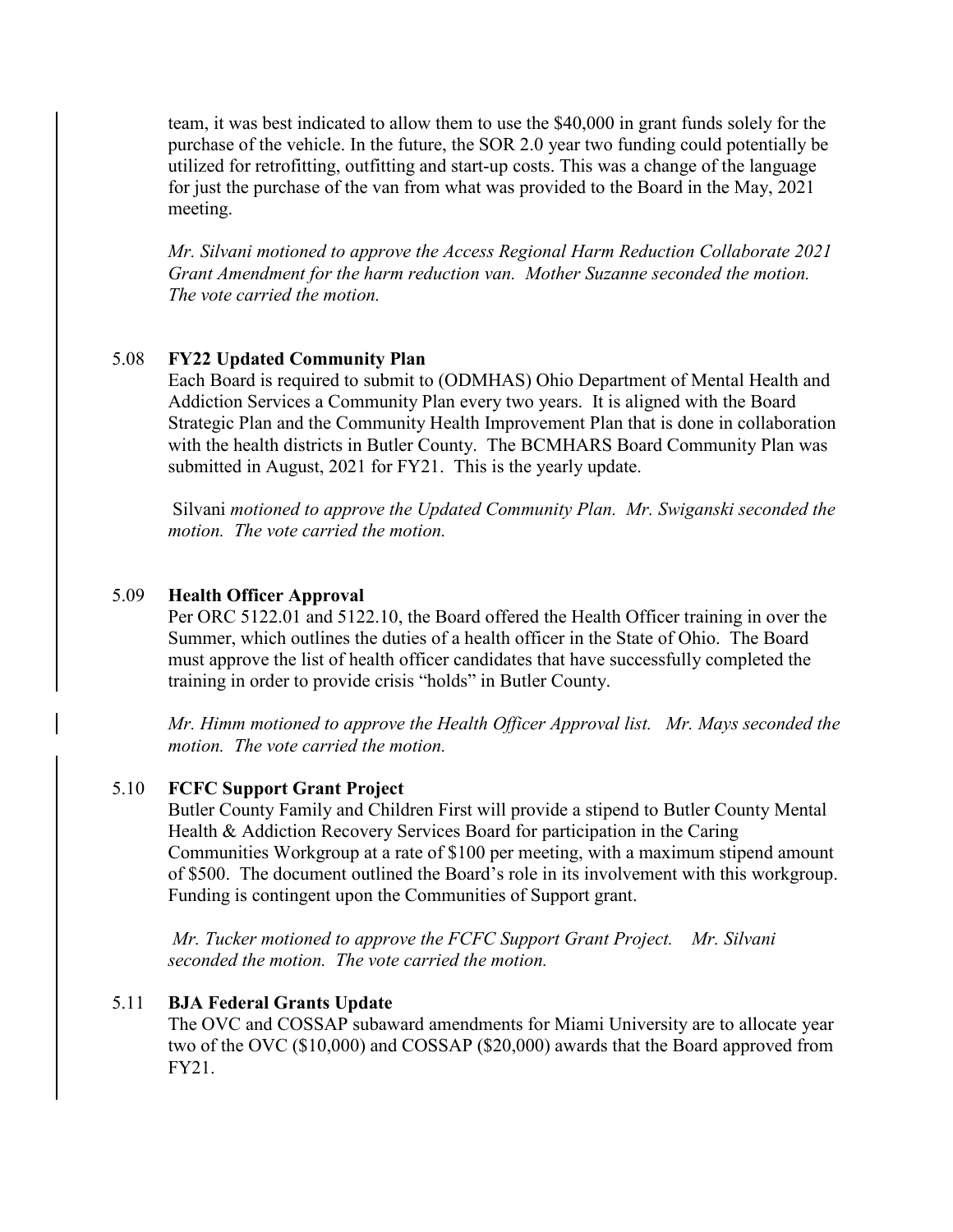Additionally, an award for The Butler County Health District Agreement (BCHD) in the amount of  $$100,000$  is from October 1<sup>st</sup>, 2021 to September 30<sup>th</sup>, 2022 was needed. This agreement and funding supports a full time epidemiologist position who will create, maintain and manage a countywide data dashboard.

*Ms. McKinney motioned to approve the COSSAP Agreement. Dr. Hunter seconded the motion. The vote carried the motion.*

*Mr. Tucker motioned to approve the Amendment MU OVC. Mr. Mays seconded the motion. The vote carried the motion.*

*Mr. Silvani motioned to approve the Amendment BCGHD COSSAP. Ms. McKinney seconded the motion. The vote carried the motion.*

### 5.12 **Jan Pro Contract**

The FY22 Jan Pro Cleaning Contract from July  $1<sup>st</sup>$ , 2021 to June 30<sup>th</sup>, 2022 for a monthly fee of \$1,774,43 totaling \$21,293.16 was presented for approval.

*Mr. Silvani motioned to approve the Jan Pro Contract. Mother Suzanne seconded the motion. The vote carried the motion.*

### 5.13 **OACBHA Week of Appreciation Mini-Grant Agreement**

OACBHA (Ohio Association of County Behavioral Health Authorities Board Association) is offering funding in the amount of \$1,500 in the form of mini-grants to local Boards to support and show appreciation to those who work directly with individuals struggling to overcome substance abuse disorders, particularly first responders and anyone who may experience burnout or secondary trauma as a result of their work with individuals with addiction. The BCMHARS Board supported the Hamilton Joes baseball team events for Board advertising especially in support of first responders and is also giving care packages of board games to the most active local fire departments.

*Mr. Himm motioned to approve the OACBHA Week of Appreciation Mini-Grant Agreement. Mr. Silvani seconded the motion. The vote carried the motion.*

#### 5.14 **OOD Agreement and MOU**

The Opportunities for Ohioans with Disabilities Agreement and MOU is from October 1, 2021 until September 30, 2022. The BCMHARSB will share efforts to improve rehabilitation opportunities for individuals with a mental health diagnosis for the purpose of achieving employment, rehabilitation services and independence. The total amount will not exceed \$73,517.59.

*Mr. Bement motioned to approve the OOD Agreement and MOU. Ms. McKinney seconded the motion. The vote carried the motion.*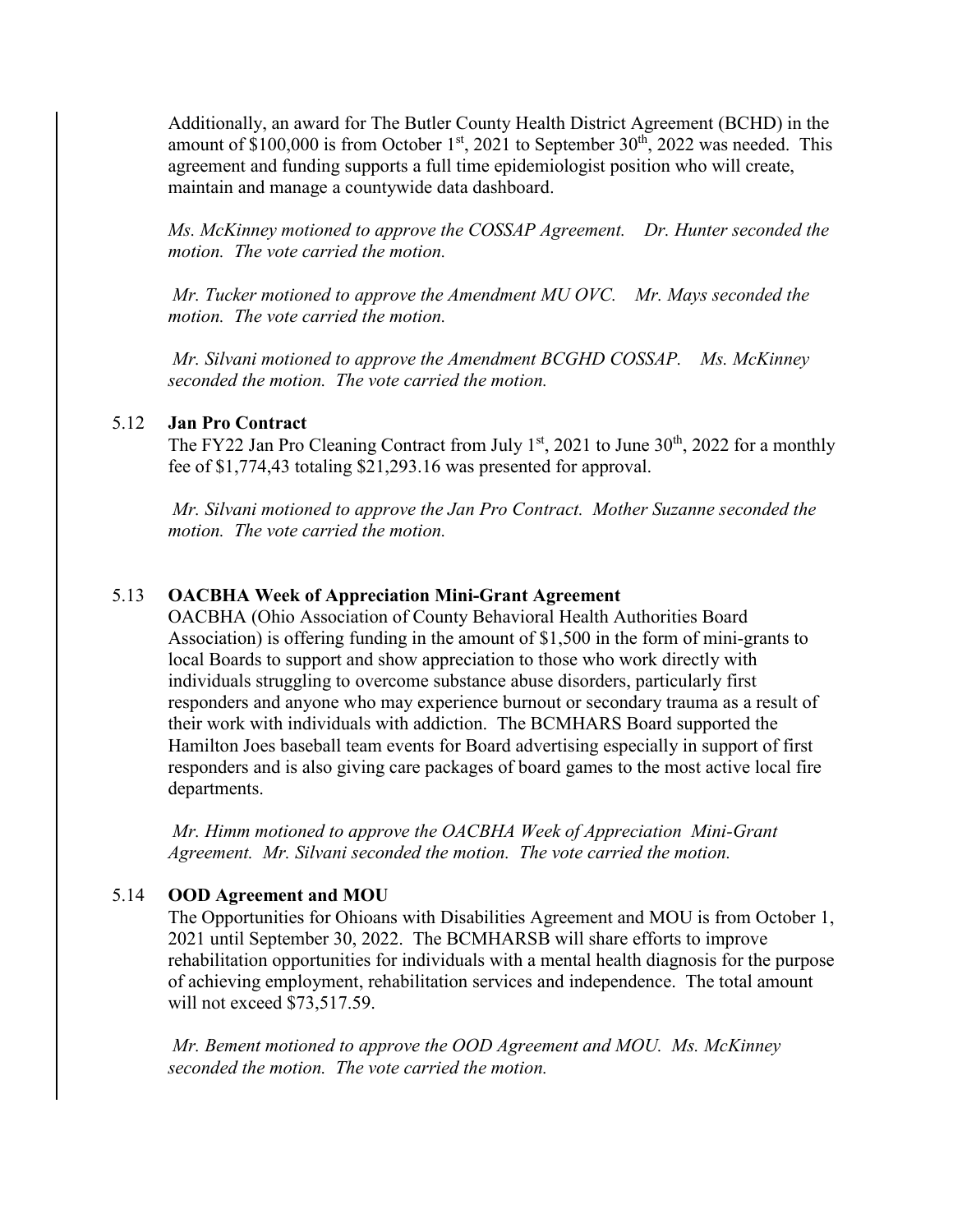## 5.15 **YWCA Capital MOU Goodman Place Expansion**

The BCMHARSB has previously endorsed the YWCA with a capital MOU in March. A project number has now been added that needs the BCMHARSB endorsement and signoffs. The Board provides oversite for state funds (\$500,000) and the use of appropriate use of this facility. The YWCA provides the matching funds in support of this MOU. The Board provided no capital funds for this expansion.

*Mr. Bement motioned to approve the Amended YWCA Capital MOU Goodman Place Expansion. Mr. Mays seconded the motion. The vote carried the motion.*

### 5.16 **Board Self-Evaluation Review**

David Swigonski reviewed the June Survey Monkey Board Self-Assessment results. 10 out of the 17 board members answered the Survey Monkey. The BCMHARS new Vista worker, Troy Harper, created an excel spreadsheet to do running averages for each of the items/questions on the survey as well as indicating differences in current survey scores from cumulative totals for each of the questions in the survey.

#### 5.17 **State Hospital Report**

Mr. Fourman reviewed the July and August State Hospital Report. There have been 4 civil beds and 12 forensic beds budgeted. For the month of July, there were 21 forensic beds and 2 civil beds used. For the month of August, there were 16 forensic beds and 3 civil beds used. Year to date, the average is 2.5 civil beds and 18.5 forensic beds.

### 5.18 **Vouchers and Payments Made by Direct Deduction**

Mr. Rhodus discussed the current voucher approvals and direct deductions.

*Mr. Tucker motioned to approve the Vouchers and Payments Made by Direct Deduction. Mr. Silvani seconded the motion. The vote carried the motion.* 

### **8. Guest and Board Comments**

#### 8.01 **Guest/Board Comments**

The Board member retreat will potentially be the first or second week of November. A subcommittee (Dr. Hunter, Kim McKinney, Wayne Mays and Pat Deis-Gleeson) will convene to create the agenda which will include an ethics training portion and board discussion.

A survey will be sent via Survey Monkey to the Board members to see what they would like to see on the agenda, which will include the mission and vision statements, any thoughts and ideas.

Pastor Bailey would like it recognized that in the affirmative action section of SJO Kids, Inc.'s contract, a question was not answered.